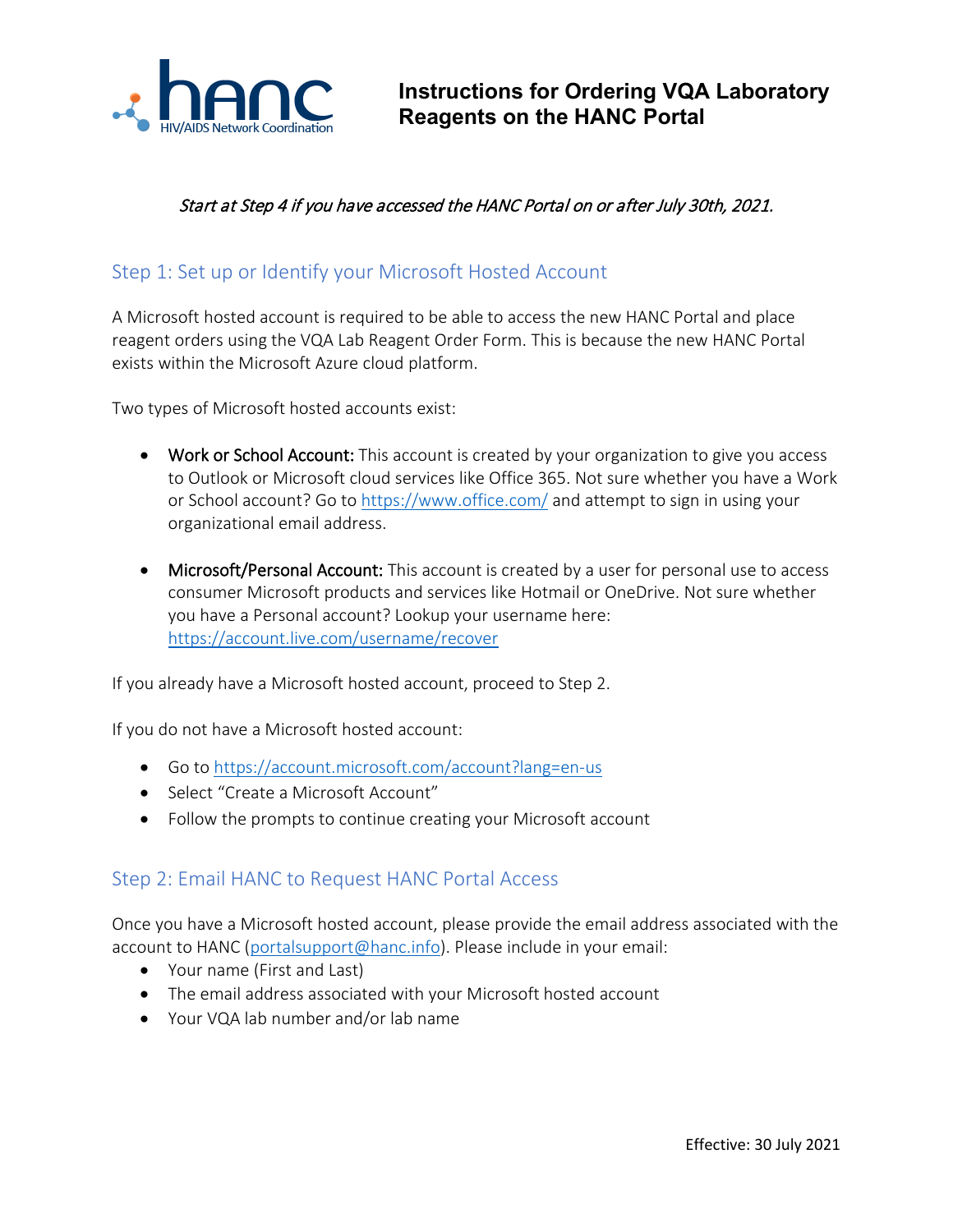

### Step 3: Receive Email Invitation to Visit the HANC Portal

After you provide HANC with the information regarding your Microsoft hosted account, you will receive an email invitation to access the HANC Portal. This invitation will come from [no](mailto:no-reply@sharepointonline.com)[reply@sharepointonline.com.](mailto:no-reply@sharepointonline.com) If you do not see the email in your inbox, please check your spam folder.

Click on the [Go to HANC Laboratory](https://fredhutch.sharepoint.com/sites/HANCLab) link provided in the invite. Once you've accepted the invitation, you will have access to the HANC portal.

| SharePoint Online <no-reply@sharepointonline.com><br/>to me, tdbrown3 <math>\sim</math></no-reply@sharepointonline.com>                                                             |            |  |
|-------------------------------------------------------------------------------------------------------------------------------------------------------------------------------------|------------|--|
|                                                                                                                                                                                     | Office 365 |  |
| Hello,                                                                                                                                                                              |            |  |
| Go To HANC Laboratory                                                                                                                                                               |            |  |
| This message was sent from an unmonitored e-mail address. Please do not reply to this message.<br>Privacy<br>Microsoft Office<br>One Microsoft Way<br>Redmond, WA<br>98052-6399 USA | Microsoft  |  |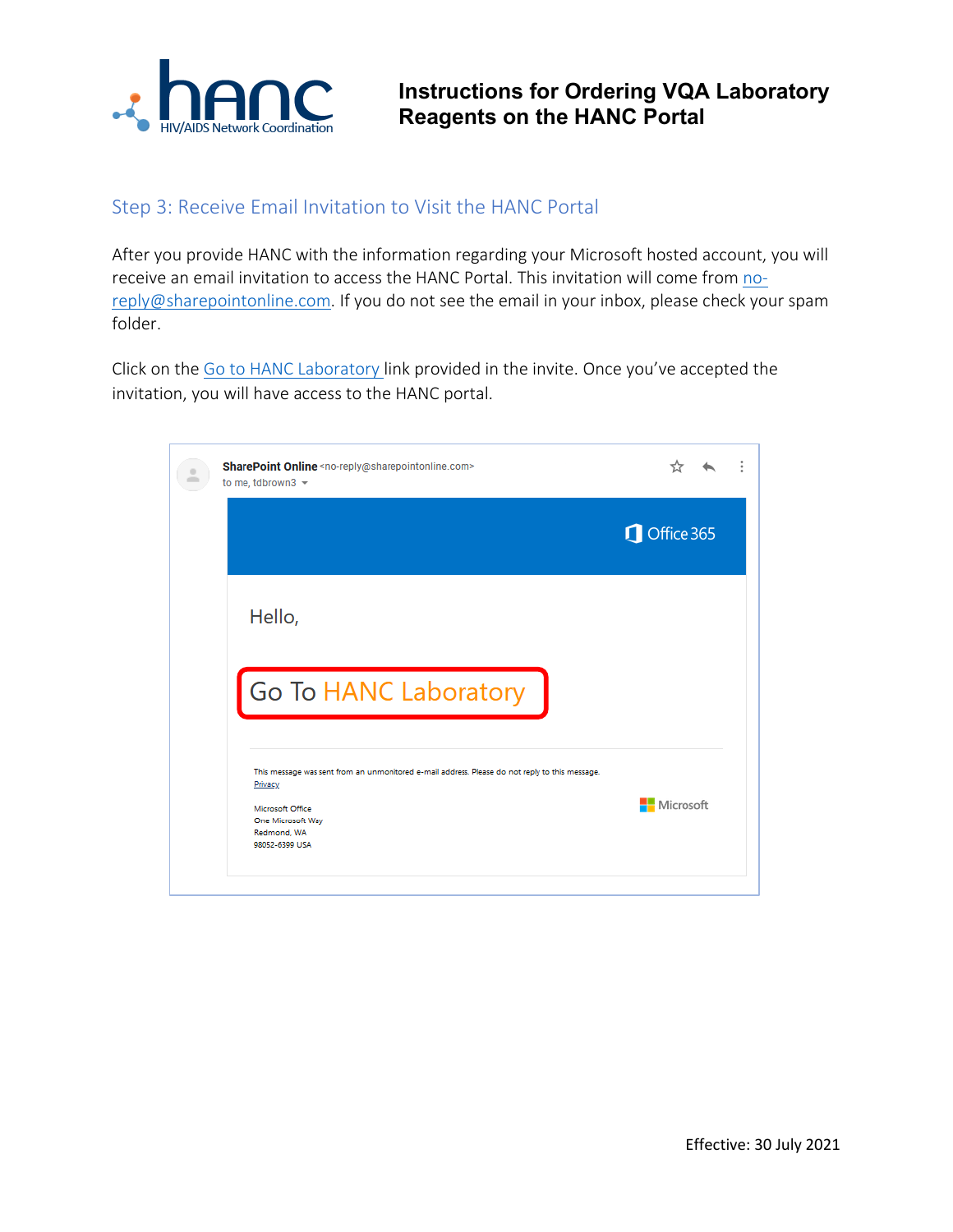

**Instructions for Ordering VQA Laboratory Reagents on the HANC Portal**

## Step 4: Open the [VQA Reagent Orders Page](https://fredhutch.sharepoint.com/sites/HANCLab/SitePages/VQA%20Reagent%20Orders.aspx?csf=1&web=1&e=yMBqTJ)

From the [HANC Laboratory page,](https://fredhutch.sharepoint.com/sites/HANCLab) select [VQA Reagent Orders Page](https://fredhutch.sharepoint.com/sites/HANCLab/SitePages/VQA%20Reagent%20Orders.aspx?csf=1&web=1&e=yMBqTJ) in the left navigation menu.

|                                  |                                                                                                                                                                                                                                                                                                                                                                                                                             |                                                                                        | $O$ Search this site  |                                                                                                                                                                                     |                   |                              |                                                                                         |                     |                       |
|----------------------------------|-----------------------------------------------------------------------------------------------------------------------------------------------------------------------------------------------------------------------------------------------------------------------------------------------------------------------------------------------------------------------------------------------------------------------------|----------------------------------------------------------------------------------------|-----------------------|-------------------------------------------------------------------------------------------------------------------------------------------------------------------------------------|-------------------|------------------------------|-----------------------------------------------------------------------------------------|---------------------|-----------------------|
| HANC Portal Home Internal $\vee$ | Behavioral Science ~                                                                                                                                                                                                                                                                                                                                                                                                        | Clinical Trial Logistics ~                                                             | Communications $\sim$ | Community $\sim$                                                                                                                                                                    | Data Management V | Evaluation $\vee$            | Laboratory $\sim$                                                                       | Leadership          | <b>Legacy Project</b> |
|                                  | <b>HANC Laboratory</b><br>Private group                                                                                                                                                                                                                                                                                                                                                                                     |                                                                                        |                       |                                                                                                                                                                                     |                   |                              |                                                                                         |                     |                       |
| Home<br>VQA Reagent Orders Pa    | <b>Laboratory Activities</b><br>The coordination of laboratory activities across networks is a high priority for DAIDS and the Networks. This includes<br>considering how specimen collection and processing, repository utilization, and quality assurance are conducted across<br>networks and identifying where these activities can be better coordinated and processes streamlined. HANC supports<br><b>Lab Groups</b> | 13 active laboratory groups. See below for more detailed information about each group. |                       |                                                                                                                                                                                     | See all           | <b>PBMC SOP</b><br><b>WG</b> | <b>TB Lab Diag</b><br>ACTG/<br>WG<br><b>IMPAACT</b><br>LTC<br><b>Lab Focus</b><br>Group | <b>VQA</b><br>VQAAB |                       |
|                                  | Group $\vee$                                                                                                                                                                                                                                                                                                                                                                                                                | ACTG/IMPAACT Lab Technician Committee (LTC)                                            | Role                  | Serves on protocol teams and provides<br>those teams with technical expertise in<br>the development of the laboratory<br>components of protocols                                    | $\Gamma$ 3        |                              | CPQA<br><b>IQA</b><br>CPQA-AB<br>RR-WG                                                  | BRAG-WG<br>CNCPL    |                       |
|                                  |                                                                                                                                                                                                                                                                                                                                                                                                                             | Clinical Pharmacology Quality Assurance (CPQA) Advisory Board                          |                       | Serves as a forum for the networks to<br>communicate their pharmacology<br>quality assurance needs to the PQA<br>program, and provides oversight for<br>the activities of the CPOA. | T4                |                              |                                                                                         |                     |                       |
|                                  | Lab Focus Group (LFG)                                                                                                                                                                                                                                                                                                                                                                                                       |                                                                                        |                       | <b>Includes Network Laboratory</b><br>Leadership and management staff.<br>Oversees all cross-network laboratory<br>activities.                                                      | 凹                 |                              |                                                                                         |                     |                       |

# Step 5: Open a new VQA Laboratory Request Order Form